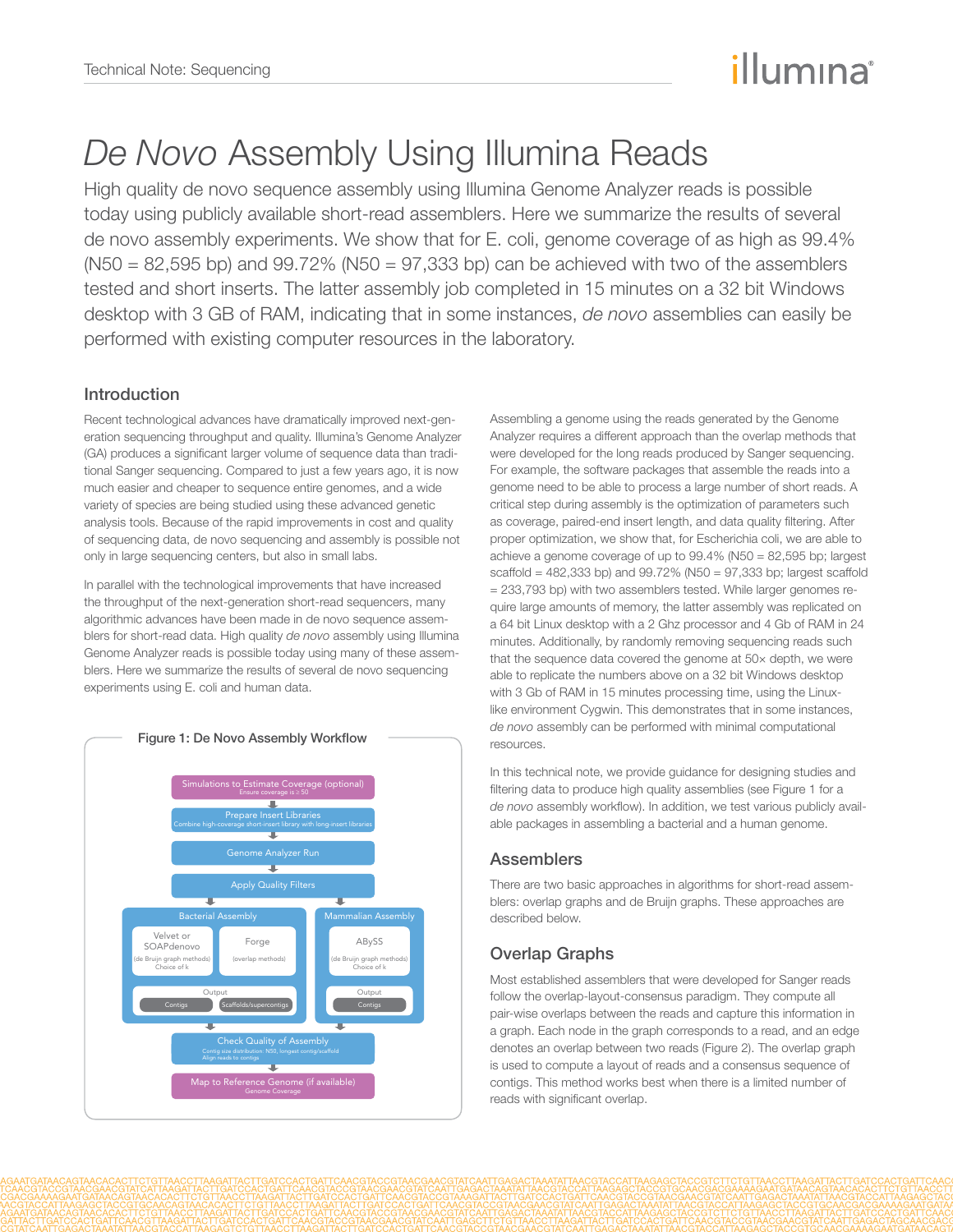



Some assemblers for next-generation sequence data use overlap graphs, but this traditional approach is computationally intensive: even a *de novo* assembly of simple organisms needs millions of reads, making the overlap graph extremely large.

### De Bruijn Graphs

Because overlap graphs do not scale well with increasing numbers of reads, most assemblers for next-generation sequencing use de Bruijn graphs. De Bruijn graphs reduce the computational effort by breaking reads into smaller sequences of DNA, called k-mers, where the parameter k denotes the length in bases of these sequences. The de Bruijn graph captures overlaps of length k-1 between these k-mers and not between the actual reads (Figure 3).



By reducing the entire data set down to k-mer overlaps the de Bruijn graph reduces the high redundancy in short-read data sets. The maximum efficient k-mer size for a particular assembly is determined by the read length as well as the error rate. The value of the parameter k has significant influence on the quality of the assembly. Estimates of good values can be made before the assembly, but often the optimal value

is best found by testing a small range of values. We provide more details in the "Recommendations" section.

Another attractive property of de Bruijn graphs is that repeats in the genome can be collapsed in the graph and do not lead to many spurious overlaps, although this does not mean that they can be more easily bridged or resolved. The maximum size of the de Bruijn graph is independent of sequence depth with an upper bound of 4k. Depending upon the genome being sequenced and the value of k, the de Bruijn graph may not reach the theoretical maximum, but in the presence of sequencing errors or biological variation, the memory footprint of the graph increases. Nevertheless, it has been our experience that reasonable error rates do not significantly increase the memory requirement.

## A Sampling of Assemblers for Short Reads

The software package Velvet<sup>1</sup> was among the first assemblers for short reads and is now widely used. It implements an approach based on de Bruijn graphs, uses information from read pairs, and implements various error correction steps after building the graph. Velvet has successfully been used to assemble bacterial genomes<sup>1</sup>.

SOAPdenovo<sup>2</sup> also implements a de Bruijn graph approach. In contrast to Velvet, error correction is performed before the actual graph is built.

The assemblers ABySS3 also uses the de Bruijn graph method. Its advantage is that it can be run in a parallel environment and thus has the potential to assemble much larger genomes. For example, Simpson et al. demonstrate the assembly of a human genome using ABySS3. SOAPdenovo also implements a parallel assembly algorithm based on de Bruijn graphs but details of this tool are not yet published.

Forge<sup>5</sup> implements an overlap-layout-consensus approach with various changes to accommodate Illumina reads. It distributes the computational and memory consumption on various nodes and has therefore the potential to assemble much larger genomes, despite not being a de Bruijn graph method.

An overview of the tested assemblers is given in Table 1.

**Note** 

The analysis presented here represents a snapshot in time of a subset of the currently available assemblers. For example, much of our analysis was performed using Velvet version 0.7.31 but several releases have occurred since we downloaded and tested this software. Assemblers evolve constantly and we anticipate that new methods will be developed to allow mammalian genomes to be more rapidly and efficiently assembled.

## Comparing Assembly Outcomes

The outcome of an assembly is a set of contigs. A contig is a contiguous assembled piece of DNA sequence. Some assemblers also compute scaffolds, which is a set of contigs for which the relative orientation and distance is known. An alternative to scaffolds are supercontigs: contigs in which gaps are allowed.Gaps are usually denoted by the letter 'N' in the DNA sequence.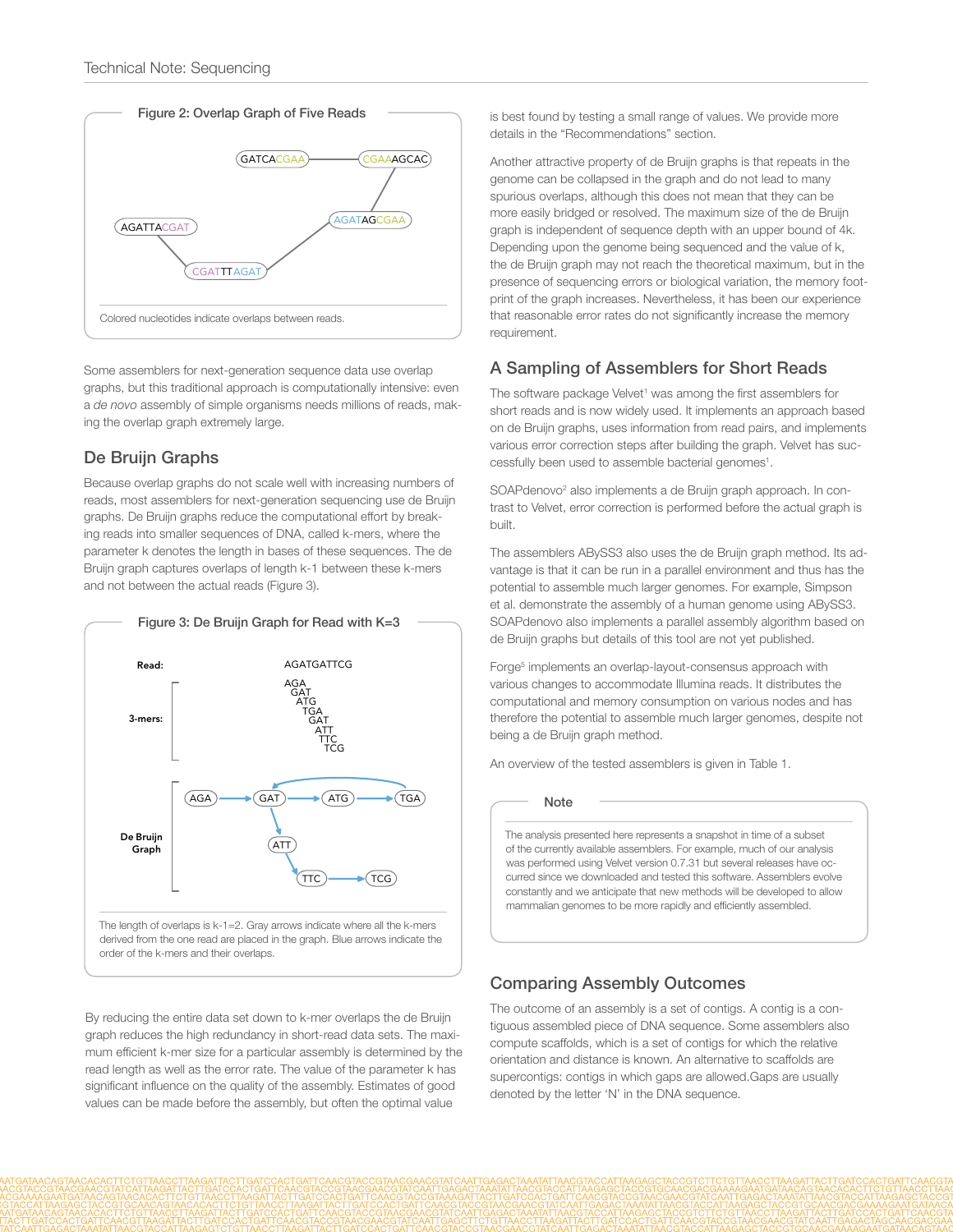| Algorithm  | <b>Description</b>                          | Strength                      | <b>Genomes Assembled</b>        |
|------------|---------------------------------------------|-------------------------------|---------------------------------|
| Velvet     | De Bruijn graph based                       | Fast $(-30 \text{ mins})$     | Bacterial (Ref. 1; this techni- |
|            | Error corrections after graph is built      | Easy to use                   | cal note)                       |
|            |                                             | Larger supercontig N50        |                                 |
| SOAPdenovo | De Bruijn graph based                       | Easy to use                   | Panda, Bacterial (Ref. 11;      |
|            | Error correction before graph is built      | Multi-threaded mode           | this technical note)            |
| ABySS      | De Bruijn graph based                       | Easy to use                   | Human (Ref. 3; this techni-     |
|            | Can be run in parallel                      | Largest contigs/scaffolds     | cal note)                       |
|            | Distributed memory model (efficient)        | Best suited for large genomes |                                 |
| Forge      | Overlap-layout-consensus method             | Largest contigs/supercontigs  | Bacterial (this technical note) |
|            | Modifications to accommodate Illumina reads | Good "long read" assembler    |                                 |

#### Table 1: Overview of Tested Assemblers

The following metrics are often used to compare the quality of assemblies:

- N50-The contig length such that 50% of the de novo assembled genome lies in blocks of this size or larger. N80 or N60 are also used.
- • Genome coverage—The percentage of bases in the reference covered by the assembled contigs. This can only be computed if a reference genome exists, and the way the assembled contigs are mapped to the reference can have a significant influence on this parameter. Popular tools for mapping include BLAST<sup>6</sup>, MUMmer<sup>7</sup>, and SSAHA<sup>8</sup>. Contigs aligning with large internal gaps or low confidence indicate either structural variants or misassemblies, and should be carefully monitored. If paired reads are available, mapping them back onto the contigs is another source of information. Large deviations in the mapping distances or read pairs in which only one read maps against the contig hint at misassemblies rather than structural variants.
- • Maximum/median/average contig size—Usually calculated after removing the smallest contigs (for example removing all contigs less than 150 bp in length).

The contig sizes and their distribution are convenient and straightforward quality metrics but they do not contain all of the information needed to judge quality. For example, an assembly comprising several medium-sized contigs can be high-quality if these contigs cover the inter-repeat regions of the genome with high accuracy. On the other hand, an assembly consisting of one large contig with roughly the length of the genome being assembled is useless if the contig is incorrectly assembled.

## Sequencing Parameters

The most important sequencing parameters are discussed in this section. We also provide examples of assemblies of E. coli data using Velvet to illustrate the influence of the parameters on the quality of the assembly. We performed several assemblies with Velvet, using different values of k, and determined that Velvet works best with k=31 for the E. coli data set. Note that higher values of k may perform better but Velvet 0.7.31 only supports values up to 31. This value of k was used throughout the work described here.



#### Figure 4: Effect of Coverage

Effect of coverage on N50 contig size and memory requirements in an E. coli de novo assembly.

#### Coverage

A high-quality de novo assembly cannot be achieved unless there is a sufficient number of error-free reads covering the entire genome. To

achieve this and thus produce a high-quality assembly, a high depth of coverage is essential. The coverage needed will depend on the organism, its genome size, and the repeat content. To give an example, the Beijing Genomics Institute sequenced the Giant Panda genome using 75 bp reads at a coverage of  $50\times^{11}$ .

To evaluate the influence of coverage on a bacterial assembly, we created simulated data sets based on the E. coli genome using error-free reads. We simulated 75 bp paired-end data sets with a 200 bp insert size assembled using Velvet 0.7.31 (Figure 4) and different coverages.

As can be seen from Figure 4, a coverage of more than 50× does not yield a significant improvement in terms of the contig sizes. Since Velvet's memory usage increases with sequencing depth, higher cov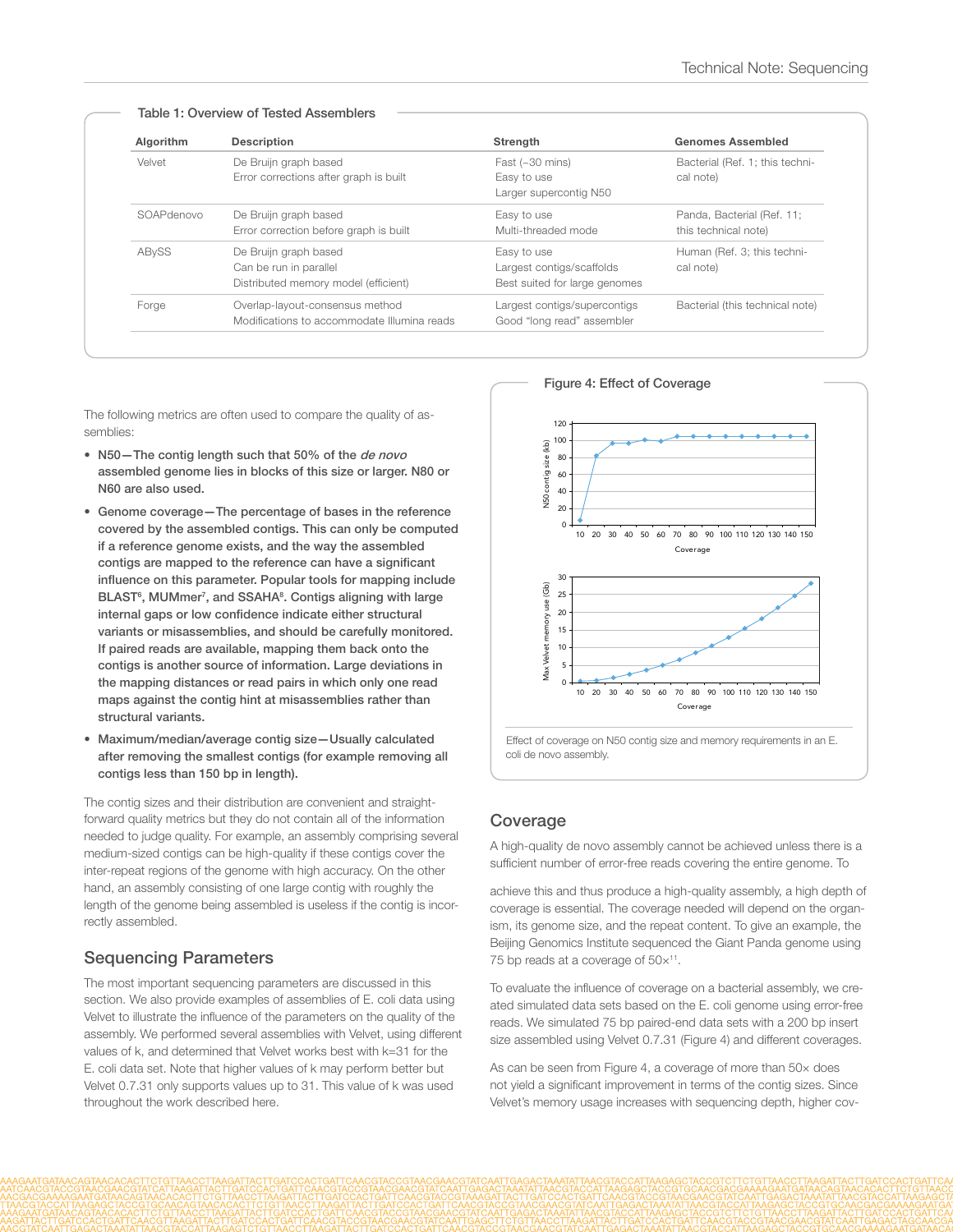erage can require a significantly larger amount of memory with little or no improvement in assembly quality.

To further examine whether 50× coverage is sufficient, we used real sequencing data: a single GA lane from a 200 bp insert library of E. coli with 75 bp paired reads. After removing reads that did not pass the GA analysis software Failed\_Chastity filter (described later) or containing Ns, the coverage is 320×. From this starting data, we randomly removed reads to generate samples with lower coverage, and assembled using Velvet 0.7.31.

Table 2 shows that the contig sizes drop as expected when the coverage drops under 50×, but contig sizes remain stable at higher cover-

| Quality     | Table 2: Effect of Coverage on Assembly |            |          |
|-------------|-----------------------------------------|------------|----------|
| Coverage    | N50 contig                              | Largest    | Genome   |
|             | size                                    | contig     | coverage |
| 320x        | 95,313 bp                               | 215,645 bp | 99.47%   |
| $160\times$ | 95,368 bp                               | 209,234 bp | 99.72%   |
| $50\times$  | 97,333 bp                               | 223,793 bp | 99.72%   |
| 21x         | 35,828 bp                               | 119,071 bp | 99.38%   |
|             |                                         |            |          |

age. We expect similar results for genomes with sizes, base compositions, and repeat contents similar to E. coli. In principle, it is possible to obtain several good assemblies from a single GA lane using multiplexing to sequence several bacterial samples.

In general, the coverage threshold above which no improvement in N50 is possible depends on the size and repeat content of the genome to be sequenced. Still, even for larger genomes, it is expected that after a certain coverage is reached, adding more short-insert reads will not improve the assembly.

## Read Length

The Genome Analyzer can generate paired reads with a length of 100 bp and more. There are, however, alternate technologies such as pyrosequencing that produce longer unpaired reads. In this experiment, we investigate the influence of read length on an assembly.

Chaisson et al.12 used simulations to show that reads with more than 36 bp and 60 bp do not improve assemblies of E. coli and S. cerevisiae, respectively. They restricted their experiment to paired reads and the two abovementioned organsisms with relatively simple genomes.

#### Table 3: Effect of Read Length

| Sample             | N50 contig<br>size | Largest<br>contig | Genomre<br>coverage |
|--------------------|--------------------|-------------------|---------------------|
| E. coli, 100 bp pe | 132,786 bp         | 326,886 bp        | 99.87 %             |
| E. coli, 400 bp sr | 22,902 bp          | 127,976 bp        | 99.87 %             |
| Chr. 20, 100 bp pe | 70,744 bp          | 484,312 bp        | 92.69%              |
| Chr. 20, 400 bp sr | 2,319 bp           | 22,823 bp         | 92.65%              |
|                    |                    |                   |                     |

We simulated paired reads of 100 bp length (with a 400 bp fragment size) and 400 bp unpaired reads from the E. coli genome and human chromosome 20, respectively. All reads were simulated as error-free and at 50× base coverage. We used Velvet 0.7.31 with a k-mer size of 31 to assemble all four data sets.

Table 3 shows the contig sizes for each assembly. The assemblies using the 100 bp paired reads yield far larger contigs as compared to the 400 bp single read assemblies. This is in part due to the way a de Bruijn graph assembler such as Velvet works: the reads are split into smaller pieces, the k-mers. In this experiment, we used a k-mer size of 31 which is the maximum for Velvet 0.7.31. Therefore we compared in principle k-mers of length 31 with and without pairing information. The strong impact of read pairs as opposed to single-ended reads is evident.

To further explore the advantage of paired-end reads, we performed an assembly of the 100 bp paired reads in which we ignored the read pairing information. This means that Velvet treats the reads essentially as 100 bp single reads. Table 4 shows that the assembly quality decreases strongly when not using paired-ends. The 100 bp single-read contig sizes match surprisingly well the 400 bp assembly of both E.coli and chromosome 20 (Table 3). This illustrates the critical importance of read pairs for obtaining high-quality assemblies.

There are newer versions of Velvet which support, in theory, k-mers of unlimited size. In practice, the maximum k-mer size is restricted by the available RAM since longer k-mers need to be stored in a different data structure with higher memory requirements. Furthermore, for real data sets, sequencing errors and base coverage limit

the maximum k-mer size as well. In the next experiment, we repeated the 400 bp assemblies with the most recent version of Velvet, 0.7.55, and a k-mer size of 119 (Velvet allows only odd k-mer sizes). The kmer size increased significantly the memory footprint and the RAM usage peaked at ~80 GB for the assembly of the Human chromosome. Even more RAM will be required for real (non-perfect) data and this is why k-mers of this size or larger will be of limited practical use.

Table 5 shows the results of this experiment. The N50 of resulting assemblies are still smaller than the ones obtained with 100 bp paired reads (Table 3) but are of the same order of magnitude.

These experiments show that 400 bp reads, even at high coverages, do not provide an advantage over shorter paired reads even for Human chromosomes. Longer k-mers in a de Bruijn graph assembly increase the contigs obtained from 400 bp reads but in practice there is a limit on the maximum k-mer size that can be employed due to memory requirements and sequencing errors.

#### Table 4: Effect of Pairing Reads

| N50 contig<br>size | Largest<br>contig | Genome<br>coverage |
|--------------------|-------------------|--------------------|
| 132,786 bp         | 326,886 bp        | 99.87 %            |
| 23,326 bp          | 127,976 bp        | 99.87 %            |
| 70,744 bp          | 484,312 bp        | 92.69%             |
| 2,320 bp           | 22,823 bp         | 92.43 %            |
|                    |                   |                    |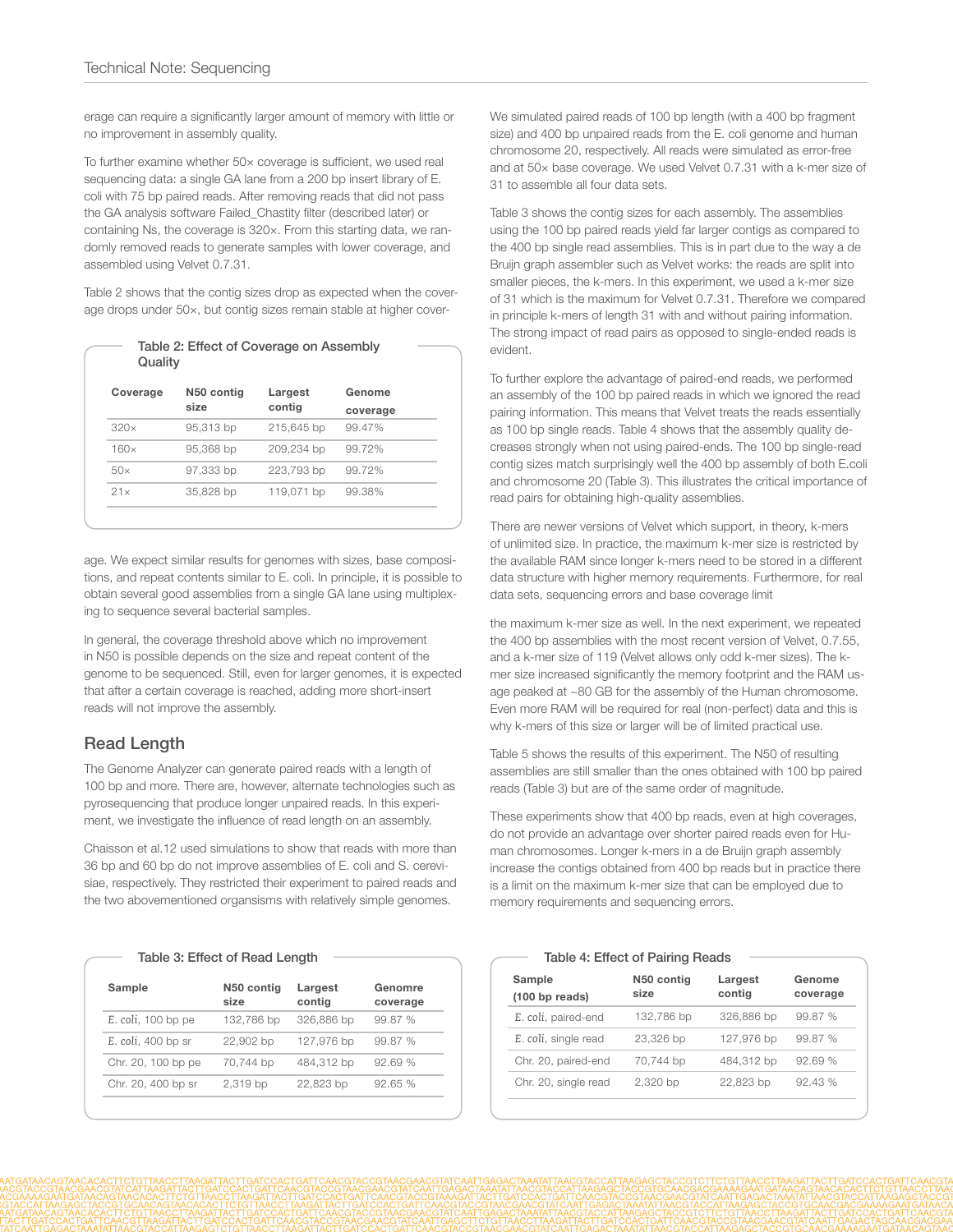One might argue that instead of de Bruijn graph methods, one should use traditional overlap-layout-consensus assemblers for 400 bp reads. But, in contrast to Genome Analyzer reads, there are only few publicly available tools that support long pyrosequencing reads and their characteristic sequencing errors.

## Long-Insert Libraries

Even relatively simple genomes such as E. coli contain a significant number of repeats. The largest exact or near exact repeat in E. coli is about 5.4 kb. An assembly with only short inserts will result in a set of contigs with gaps at each repeat that are longer than the insert sizes.

| Table 5: Effect of Long K-Mers (K=9) |  |
|--------------------------------------|--|
|--------------------------------------|--|

| Sample             | N50 contig<br>size | Largest<br>contig | Genome<br>coverage |
|--------------------|--------------------|-------------------|--------------------|
| E. coli, 400 bp sr | 132,476 bp         | 326,884 bp        | 99.25%             |
| Chr. 20, 400 bp sr | 68,659 bp          | 645,179 bp        | 92.78%             |

To bridge these gaps, libraries with longer inserts are essential. We advise using a combination of long-insert libraries with a high-coverage short-insert library to obtain sufficient coverage.

To examine how long inserts can improve the assembly we sequenced E. coli with one GA lane using a 6 kb insert library and another lane using a 10 kb insert library, thencombined these with a 200 bp insert library and repeated our assembly. All of the de novo assemblers that we tested have the ability to use long-insert libraries. Table 6 shows results obtained using Velvet 0.7.31 with a variety of long-insert libraries. The 6 kb inserts already help bridge most of the repeats in E. coli if combined with the short-insert library, and result in an assembly with an N50 of 1,303,210 bp. The two largest contigs cover a region of 3,378,195 bp, which corresponds to 70% of the E. coli genome. The rest of the genome is contained in smaller contigs.

| <b>Inserts</b> | <b>Reads</b><br>(bp) | Cover-<br>age | N <sub>50</sub><br>super-<br>contig | Largest<br>super-<br>contig | Genome<br>coverage |
|----------------|----------------------|---------------|-------------------------------------|-----------------------------|--------------------|
| 200 bp         | $2\times 75$         | $50\times$    | 97 kb                               | 223 kh                      | 99.58%             |
| $200$ bp       | $2\times 75$         | 50x           | 1.3 Mb                              | 2 1 Mh                      | 99.07%             |
| $+6$ kb        | $2\times35$          | 28x           |                                     |                             |                    |
| $200$ bp       | $2\times 75$         | $50\times$    | 4.5 Mb                              | 4.5 Mb                      | 99.69%             |
| $+10$ kb       | $2\times35$          | 28x           |                                     |                             |                    |

If we combine the short-insert library with the 10 kb insert library, we obtain an assembly with one single supercontig covering ~98% of the E. coli genome. While the genome coverage as a whole does not increase significantly, the assembly is much less fragmented and will be more useful in, for example, analysis of structural variations.

In general, libraries with larger insert sizes will result in less fragmented assemblies and larger contigs. The maximal insert size needed will depend on the repeat structure of the organism to be sequenced. Note

that there is a trade-off between the mean insert size and the variance of the insert size: libraries with larger mean insert size usually have a larger variance. This might hamper the scaffolding step in an assembly algorithm. For large-scale assemblies, a mixture of different long-insert libraries will give the best result.

# Data Quality

Filtering read data (i.e. removing low-quality reads) can improve the assembly. We recommend removing reads that do not pass the GA analysis software Failed\_Chastity filter before attempting to assemble the sequence. The chastity of a base call is the ratio of the intensity of the greatest signal divided by the sum of the two greatest signals. Reads do not pass the quality filter if there are two or more base calls with chastity of less than 0.6 in the first 25 cycles. These reads have an "N" in the last column of the GA analysis software export file. You can apply more stringent filtering criteria, but there is a trade-off between obtaining higher quality data and reducing coverage.

To illustrate the influence of filtering, we used sequencing reads of a single GA lane from a 200 bp insert library of E. coli with 75 bp paired reads, using Velvet 0.7.31. We applied the following sequential filtering criteria:

- • Turned off filtering.
- • Removed all reads that did not pass the Failed\_Chastity filter (PF).
- • Removed all reads that contained ambiguous characters (Ns). Note: Some assemblers, such as ABySS, do this automatically, while others, such as Velvet, simply replace the N with a random nucleotide (A,C, G or T).
- • Removed reads that did not contain at least 25 Q30 bases among the first 35 cycles (s35). Q30 refers to the Phred score of the base call and is defined as an error probability of 0.001.

| <b>Filtering</b>           | Read<br>Coverage | N50 contig<br>size (bp) | Largest<br>contig (bp) | Genome<br>coverage |
|----------------------------|------------------|-------------------------|------------------------|--------------------|
| No filtering               | 420x             | 12.083                  | 62.228                 | 99.37 %            |
| Only PF                    | 328x             | 95.351                  | 209.222                | 99.63%             |
| $PF + Ns$<br>removed       | 320x             | 95.313                  | 215.645                | 99.47%             |
| $PF + Ns +$<br>s35 removed | 20.3x            | 95,338                  | 268.040                | 99.58 %            |

#### Table 7: Effect of Filtering on Assembly Quality

As can be seen from Table 7, removing reads not passing the Failed\_Chastity filter greatly improves the quality of the build. Additional filtering steps increase the size of the largest contig, but do not improve the overall assembly. The genome coverage is high for all assemblies and differences between the filtered assemblies are within the expected variability.

Other filtering methods such as a k-mer-based error correction4,9 can make sense depending on the organism and assembly algorithm used.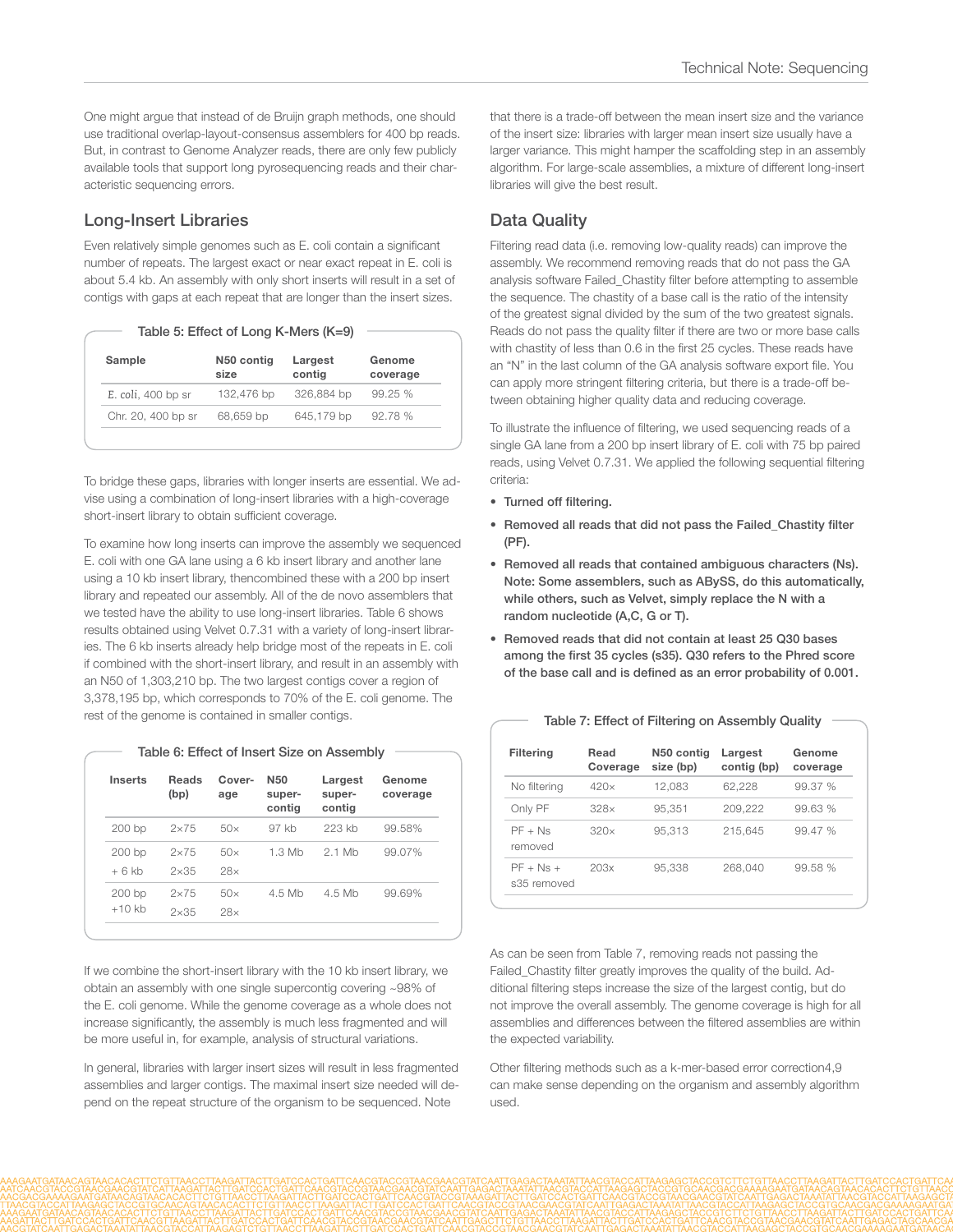|  |  |  |  | Table 8: Comparison of Contig Assembly |  |  |  |  |
|--|--|--|--|----------------------------------------|--|--|--|--|
|--|--|--|--|----------------------------------------|--|--|--|--|

| 61,802 bp | 115,666 bp | 99.72% |
|-----------|------------|--------|
|           |            |        |
| 45,171 bp | 140,706 bp | 99.64% |
| 70,447 bp | 444,471 bp | 99.4%  |
| 3,026 bp  | 20,258 bp  | 99.51% |
|           |            |        |

## Error Rate

We created a series of simulated data sets based on the E. coli genome to investigate the influence of sequencing errors. We simulated different error rates in sequencing reads, and used Velvet 0.7.31 to perform an assembly at 150× coverage (Figure 5).

The results for an error rate less than ~4% match the contig sizes we obtained using real E. coli reads. There is a sharp drop in contig sizes as soon as the error rates surpass 4%. This error rate is well above the average error rate for a good GA run, indicating that sequencing error does not usually limit the assembly quality (as shown in Table 2).

## Testing Assembelers

#### Comparison of Assemblers on a Bacterial Genome

We compared currently available assemblers for Illumina reads using a single GA lane from 200 bp insert library of E. coli with 75 bp paired reads, down-sampled to 50× coverage.

It is difficult to compare the results of assemblers directly, since they produce different outputs: ABySS computes only contigs without gaps whereas Velvet, Forge, and SOAPdenovo compute sets of contigs, "sequence-connected-supercontigs (SCSS)" in Velvet, supercontigs in Forge and SOAPdenovo. To make the results comparable, we generated two tables.

Table 8 shows a comparison based on the contig sizes, where supercontigs/scaffolds for Velvet, Forge, and SOAPdenovo were split whenever at least one gap character ('N') occurs. Table 9 shows a comparison based on the supercontig/scaffold sizes. Since ABySS does not generate supercontigs, it is omitted from this table.

Comparing supercontig/scaffolds, Velvet produced the largest N50 statistic in the E. coli assembly using short inserts, but Forge and SOAPdenovo computed assemblies of similar quality and contig size distribution (Table 9). In fact, Forge produced a much longer scaffold, but took ~50 times longer than Velvet to run (~30 minutes for Velvet versus ~24 hours for Forge). We executed Velvet on a machine with 60 GB of RAM and 16 CPUs with 2.4 GHz. Note that Velvet does not

| Table 9: Comparison of Supercontig/Scaffold<br>Assembly |                 |                     |                    |  |
|---------------------------------------------------------|-----------------|---------------------|--------------------|--|
| Software<br>package                                     | N <sub>50</sub> | Largest<br>scaffold | Genome<br>coverage |  |
| Velvet 0.7.31, k=31                                     | 97,333 bp       | 223,793 bp          | 99.72%             |  |
| Forge 1.0, k=15                                         | 82,595 bp       | 482,322 bp          | 99.4%              |  |

SOAPdenovo 1.0 95,472 bp 223,876 bp 98.61%

make use of multiple CPUs. Forge was executed in a parallel fashion on a cluster with 20 CPUs and 4 GB RAM per CPU. Most computing time was spent on building the scaffold and traversing the overlap graph.

## Assembly of Larger Genomes

Since ABySS uses parallelization and de Bruijn graphs, it can be used for de novo assembly of larger genomes. The other assemblers have limitations that become prohibitive when assembling a large genome, such as a mammalian genome.

We tested ABySS using reads from a Yoruba male (child of the individual published in Bentley et al.<sup>10</sup>) with the HapMap reference number NA18506. The data set consisted of 100 bp paired reads sampled at 30× coverage with an insert size of 600 bp. We first assembled chromosomes 1 and 20, to serve as medium-sized genome test cases. After that, we assembled the whole human genome.

## Medium-Sized Genome Assemblies

We aligned all reads from the Yoruba male against the NCBI human reference genome and used reads aligning to chromosome 1 and 20 to assemble both chromosomes. These chromosomes have a size of 247 Mb and 62 Mb respectively and thus fall into the gap in genome size between E. coli and mammalian genomes.

After assembly, we discarded contigs with less than 100 bp to make the results comparable to previously published data3 (Table 10).

Table 10: Assembly of Human Chromosome 1

| Chromo-<br>some | Size (bp)   | N50 contig<br>size (bp) | Largest<br>contig<br>(bp) | <b>Bases in</b><br>contigs<br>(Mb) |
|-----------------|-------------|-------------------------|---------------------------|------------------------------------|
| Chr 20          | 62.435.965  | 4.743                   | 48.538                    | 64                                 |
| Chr 1           | 247.199.719 | 2.879                   | 32.516                    | 197                                |

ABySS assembles both data sets into reasonably sized contigs. Contigs of this size can be useful for characterizing Single Nucleotide Polymorphisms (SNPs) and small to medium-sized structural variants. Further improvements in contig size can be obtained by adding longinsert libraries.

## Whole Human Genome Assembly

We also performed a prototype assembly of the whole genome. The first stage of assembly, which was performed without the read pairing information, took ~20 hours on a cluster with 150 cores. Joining and error correcting the resulting contigs required an additional three days.

Due to the high repeat content and the small insert size, this assembly is highly fragmented. The largest contig had a size of 27,534 bp, but the N50 is much lower than the N50 that we achieved for chromosome 1. Whole-genome assembly of a mammalian genome with ABySS may therefore provide a starting point, but requires significant hands-on assembly afterwards. However, we expect that assemblies of whole mammalian genomes will improve with further improvements in algorithms and the application of long-insert libraries.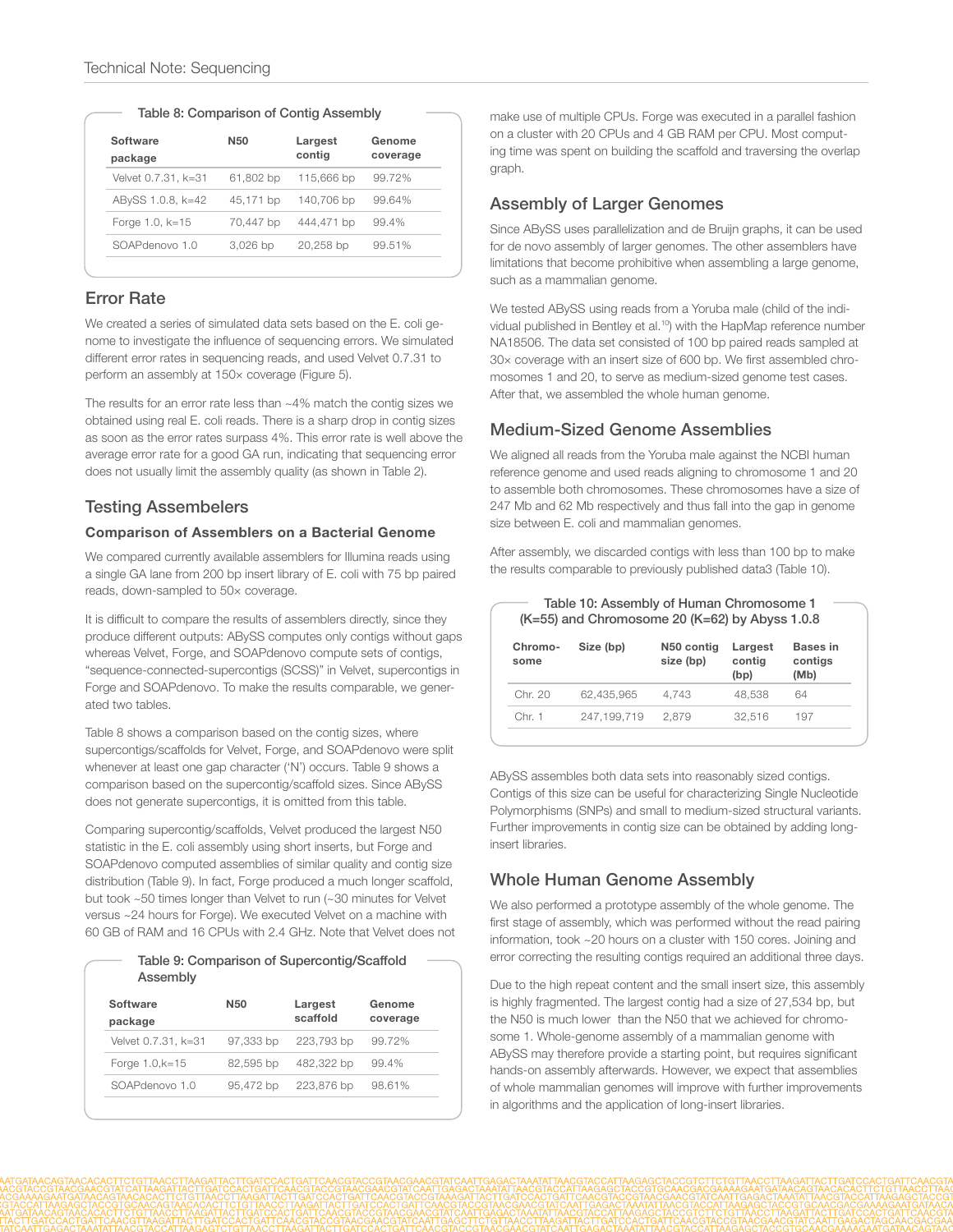## Recommendations

The assembly of bacterial genomes using current Illumina sequence reads can be performed with a number of publicly available assemblers, such as Velvet, Forge, and SOAPdenovo. With a combination of short- and long-insert reads and sufficient coverage, it is possible to assemble the E. coli genome in one supercontig covering almost the entire genome. We anticipate that comparable results can be obtained for other bacterial genomes with a repeat content and a base composition similar to E. coli. Larger genomes can be assembled successfully if coverage is large enough and long-insert libraries are used.

# Parameter Optimization

When performing a whole genome sequencing project, take care to optimize the following parameters:

- • Size of k-mers: The size of k and thus the size of k-mers from which the graph is built is crucial for all de Bruijn graph based assemblers. The right choice for k depends on coverage, read length, and error rates and is hard to determine in advance. Anecdotal recommendations indicate that the size of k should not be lower than half of the read length. If time allows, we recommend performing several assemblies over a small range of k and choosing the one that yields the best assembly for the desired application.
- Quality filtering: Remove low-quality reads that fail the Failed\_ Chastity filter. These reads carry an "N" in the last column of the GA analysis software export file. Additional filtering steps do not necessarily improve the overall assembly.
- Insert size: In general, libraries with larger insert sizes will result in less fragmented assemblies and larger contigs, depending on the repeats of the organism. We also recommend combining long-insert libraries with a high-coverage shortinsert library to obtain sufficient coverage.
- Coverage: The coverage threshold above which no improvement in N50 is possible will depend on the size and base composition of the genome to be sequenced. We have observed few improvements in the assembly at sequencing deeper than 50×.
- Sequencing error rate: The results for an error rate less than 4% are acceptable. There is a sharp drop in contig sizes as soon as the error rate surpasses 4%. Optimally, to create the largest supercontigs, the insert sizes should be large enough to span the largest repeats. If feasible, we recommend using simulations to obtain a reasonable error rate. If not, we recommend at least 30–40× coverage of good-quality sequence data.
- Aligning the contigs back to the reference genome should be done to check the quality of the resulting assembly and search for structural variants, if applicable. Recommended tools include BLAST<sup>6</sup>, MUMmer<sup>7</sup>, or SSAHA<sup>8</sup>.
- • Aligning reads to the assembled contigs will help to determine insert sizes which differ from the expected one and to detect misassemblies.

## **Assemblers**

Velvet stands out as the algorithm producing the largest N50 statistic in the E. coli assembly using short inserts. Forge and SOAPdenovo computed assemblies of similar quality and contig size distribution. While by far the fastest assembly algorithm for small genomes, Velvet requires a lot of RAM for larger genomes.

To give an example, we used Velvet to assemble the human chromosome 20 (~ 64.5 Mb) from high-quality reads on a machine with 64 GB RAM. At its peak memory usage, Velvet used most of the available RAM. Assemblies of larger genomes or assemblies with error-prone reads will require significantly more memory. Velvet is easy to use and has a well-written manual. Velvet requires some Linux skills and knowledge of the command line, just like the other assemblers presented here. Overall, Velvet is the software of choice for small to mediumsized bacterial genomes and can be executed using an affordable compute setup.

Forge's limitation is its speed: the size of the contigs and scaffolds is comparable to Velvet, but the assembly process takes an order of magnitude longer. Due to its distributed approach, it can be executed on a cluster and has the potential to assemble large genomes. Nevertheless, this ability is constrained by its use of a traditional overlap graph.

ABySS seems to be the only algorithm that is currently able to compute an assembly of mammalian-sized genomes from short reads. This is due to its implementation of a distributed de Bruijn graph. But the obtained assembly is highly fragmented, in part because the tested version of ABySS does not perform scaffolding. We expect this to change with the further improvement of assembly algorithms and the application of long-insert size libraries for mammalian genomes.

For E. Coli, SOAPdenovo created assemblies of similar quality to Forge and does not have the large memory footprint of Velvet. The Beijing Genomics Institute has created and used a newer version of SOAPdenovo (publication pending) to assemble the Panda11 and human genomes sequenced as part of the 1000 Genomes Project. When available, the new version of SOAPdenovo will provide researchers with multiple software options to assemble mammalian-sized genomes from next generation sequencing data.

## Conclusion

One can perform high quality de novo sequence assembly using Illumina Genome Analyzer reads and publicly available short-read assemblers. In many instances, existing computer resources in the laboratory are enough to perform *de novo* assemblies. The recommendations provided in this technical note can be used to perform genomic assemblies efficiently.